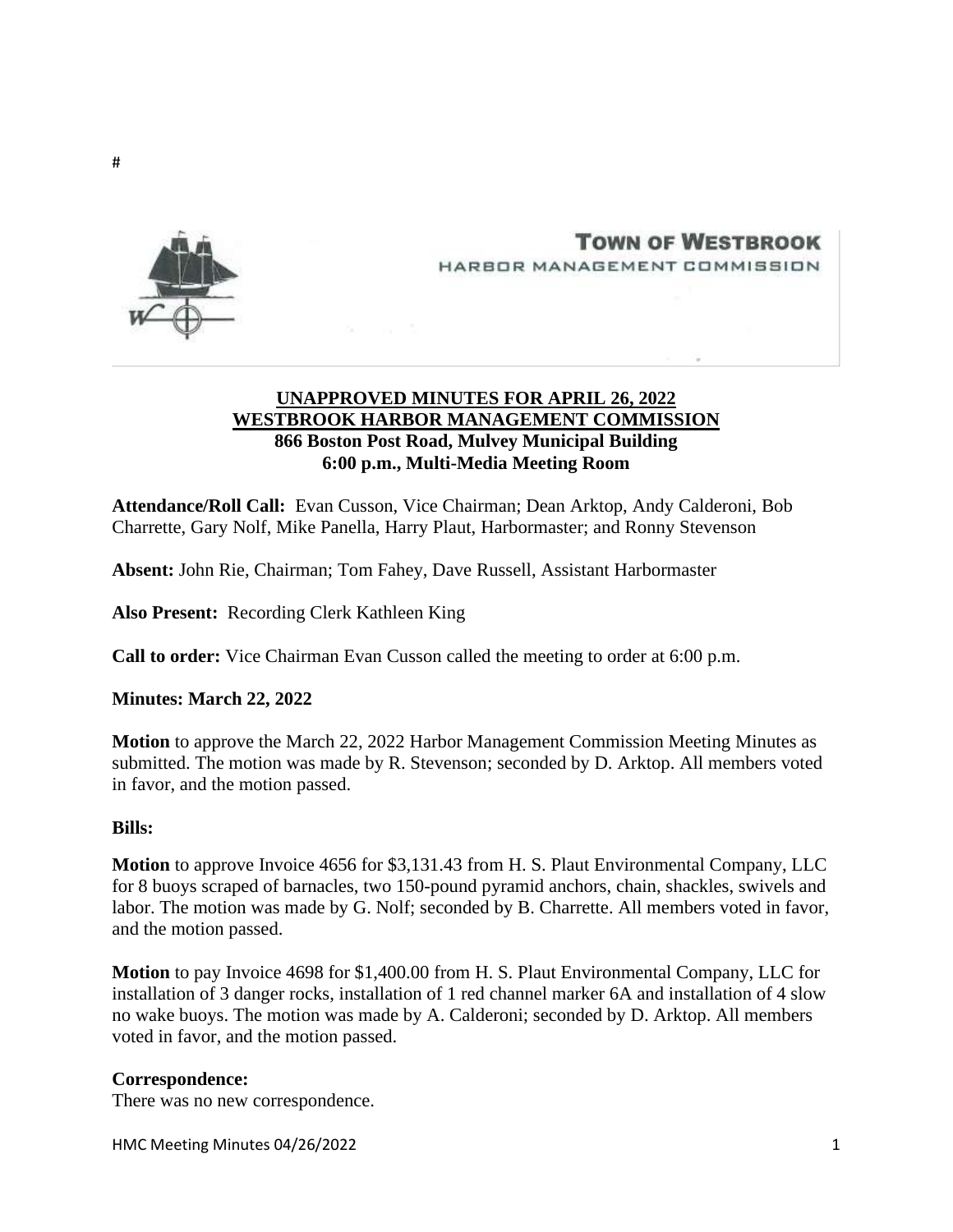#### **Harbormaster's Report:**

R. Stevenson said that one of the no wake buoys is in the middle of the channel. It's the buoy that's furthest north. It has to be moved to the east. R. Stevenson said it sits in 9 feet of water. If it has 30 feet of chain, it may have moved. H. Plaut said he can't shorten the length of chain. He said there's the possibility it will snap in a bad storm. He explained that the length of the chain this year may be different from the length of chain used last year. H. Plaut said he will move it tomorrow, April 27.

E. Cusson asked H. Plaut to check to make sure the No Wake buoys are in line with the red and green channel markers. H. Plaut will check the length of the chain. Shortening it may solve the problem.

The porta potty is now in place at the Town Dock.

John Rie talked with the Army Corps of Engineers about the piling in the channel. The suggestion given was to dig around it.

Online permitting for the mooring permits is in process. H. Plaut has collected eighteen mooring permits so far this year.

H. Plaut talked with First Selectman Town Hall. The signs can be put back on Duck Island the first weekend in May.

This coming weekend is the Essex Boat Show.

#### **Chairman's Report:**

• **Report on meeting with First Selectman John Hall and Representative Joe Courtney**

E. Cusson reported that he had a meeting with First Selectman John Hall and Representative Joe Courtney about dredging. The Currituck is having work done on it, so they need to find a new dredger. The real issue is finding a place where the dredge spoils can be taken and securing the funds. J. Courtney is working on this. Once this is resolved, dredging will become much easier. The last dredging in Westbrook was 10-12 years ago.

#### **Online Mooring Progress Report**

This was discussed under Harbormaster's Report.

#### **Patchogue River Dredging Report**

Coral Siligato from the Army Corps of Engineers said although the Patchogue River is on the list of projects, until it's scheduled, it's not a definite that Westbrook will receive the funds. There is a possibility dredging can be done in June.

# **2022-2023 Budget Status Report**

E Cusson attended the budget meeting. The Harbor Management Commission's budget was approved as submitted.